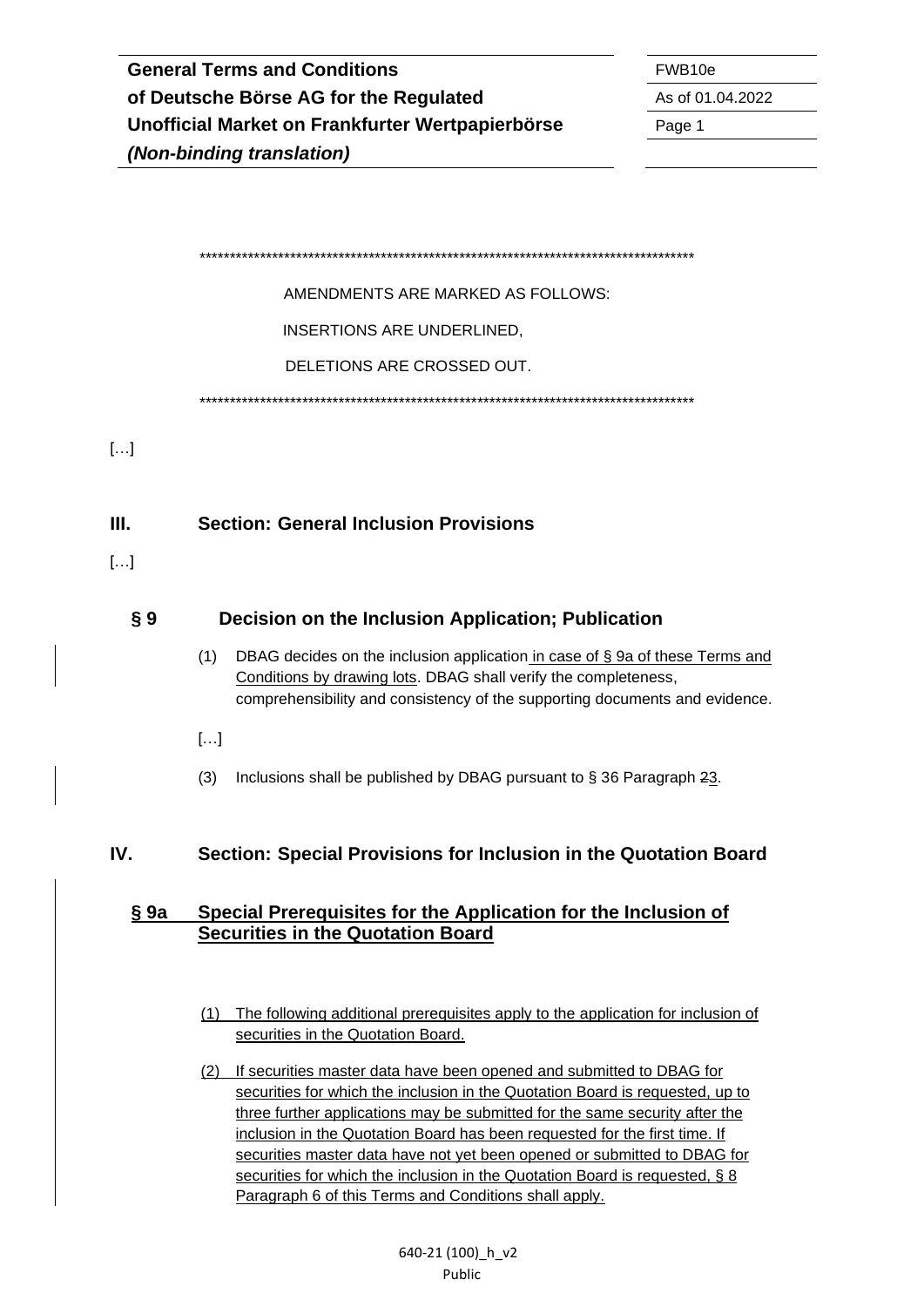- (3) If securities master data have not yet been opened or submitted to DBAG for shares or certificates representing shares for which the inclusion in the Quotation Board is requested, up to three further applications may be submitted for the same share or the same certificate representing the share in deviation from Paragraph 2 only within not more than 30 minutes after the entry of the first application (first countdown).
- (4) The end of the first countdown is always on the full or half hour after the entry of the first application between 06:00h and 22:30h on a trading day. The first time slot of max. 30 minutes of the first countdown starts at 06:00h at the earliest and ends at 22:30h at the latest. For inclusion applications submitted outside this time, the first countdown starts at 06:00h on the next trading day or, if the inclusion application is submitted after 24:00h, on the same day.
- (5) Upon expiry of the first countdown, a second countdown begins. This lasts a maximum of five trading days and ends at the latest on the fifth trading day at 16:00h (second countdown).
- (6) On trading days, DBAG checks several times a day whether securities master data for the requested securities have been opened and submitted. If securities master data have been opened and submitted to DBAG for the requested shares or for the certificates representing the requested shares, the second countdown ends immediately after the submission of the securities master data. If the securities master data have not been opened or submitted to DBAG within the second countdown, all applications made for this share or for this certificate representing shares will be rejected and will again be available to all specialists for application.
- (7) The number of applications for inclusion of shares or certificates representing shares in the Quotation Board for which no securities master data have yet been opened or submitted is limited to a maximum of 30 applications per trading day for each person entitled to apply within the meaning of § 10.
- […]

# **V. Section: Special Provisions for Inclusion in Scale and in the Basic Board**

[…]

# **§ 17 Additional Inclusion Prerequisites for Shares or Certificates Representing Shares**

 $(1)$  [...]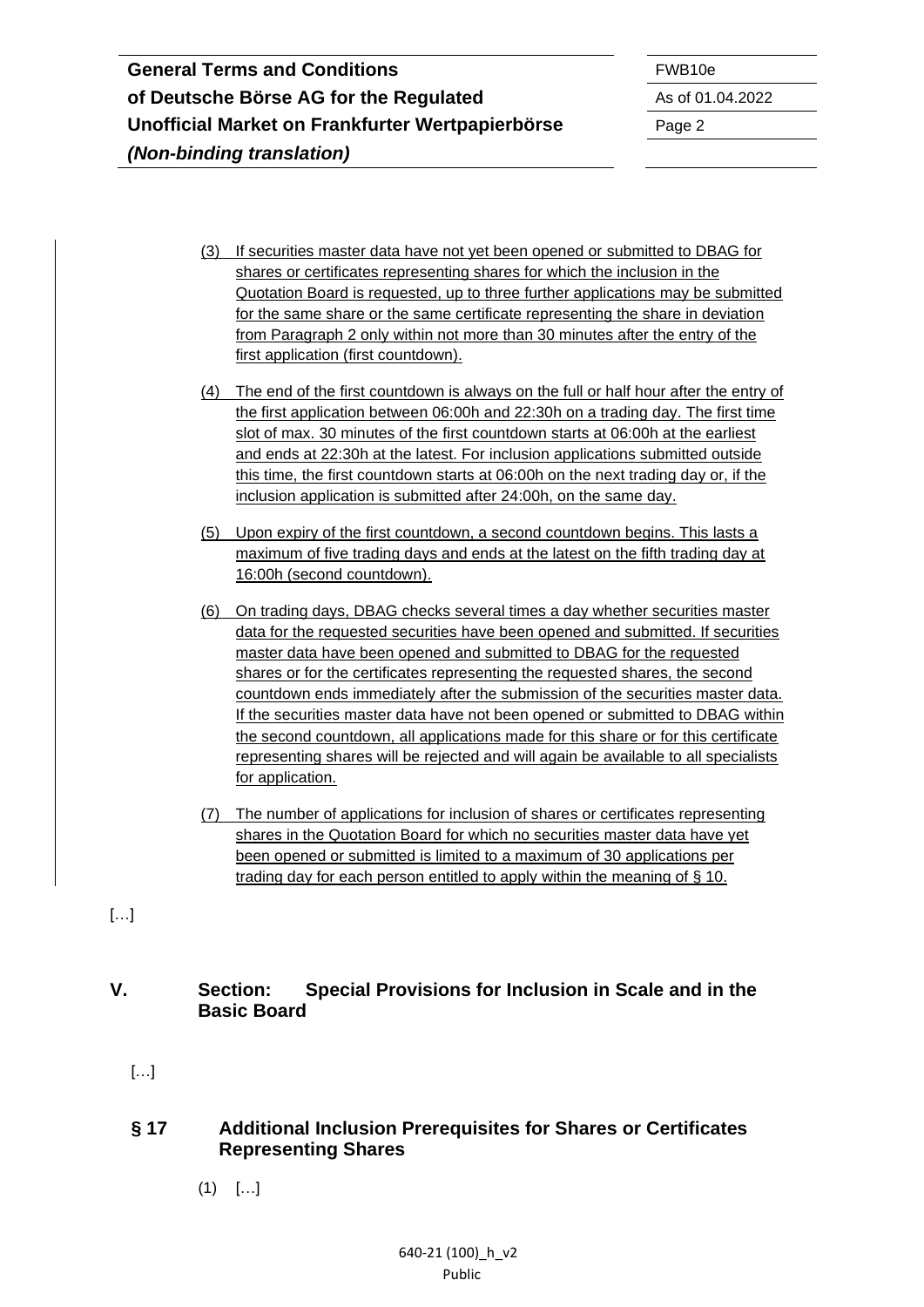- e) the shares or certificates representing shares to be included, meet the following criteria
	- aa) in the case of par value shares, have a minimum par value of  $EUR-1$ .
- bb) in the case of notional no par value shares, each have an arithmetic par value of at least EUR 1,
	- cc) in the case of real no par value shares, have an arithmetic par value of at least EUR 1 (calculated by dividing the equity capital of the issuer - as of a certain date which must not be earlier than two months prior to the placement of the application - by the total number of shares),
- dd) in the case of certificates representing shares, have an arithmetic value of at least EUR 1 (calculated by dividing the securitised part of the certificates representing shares of the equity capital of the issuer - as of a certain date which must not be earlier than two months prior to the placement of the application - by the total number of certificates representing shares),

or each have a value equivalent to EUR 1 in another currency,

- fe) the shares or certificates representing shares to be included are spread sufficiently; they are considered to be spread sufficiently if at least 20%-or at least 1 million of the shares or in the case of par value shares, a minimum nominal amount of EUR 1 or, in addition, in the case of notional no-par value shares, each have an arithmetic par value of at least EUR 1at least 1 million of the shares or certificates representing shares are spread publicly or the sufficient spread is to be achieved with the start of trading and DBAG is convinced that such spread will be achieved shortly after the start of trading,
- gf) the issuer submits to DBAG the fully completed and signed Annex 5. DBAG is provided with a Research Report created by a Research Provider determined by DBAG; for this purpose, the issuer is to provide the Research Provider with all the information necessary once DBAG has submitted the name and the contact data of the issuer to the Research Provider,
- hg) the issuer of DBAG appoints at least two persons of his company, including their contact data, acting as contact persons for DBAG with regard to the follow-up inclusion obligations of the issuer pursuant to § 21.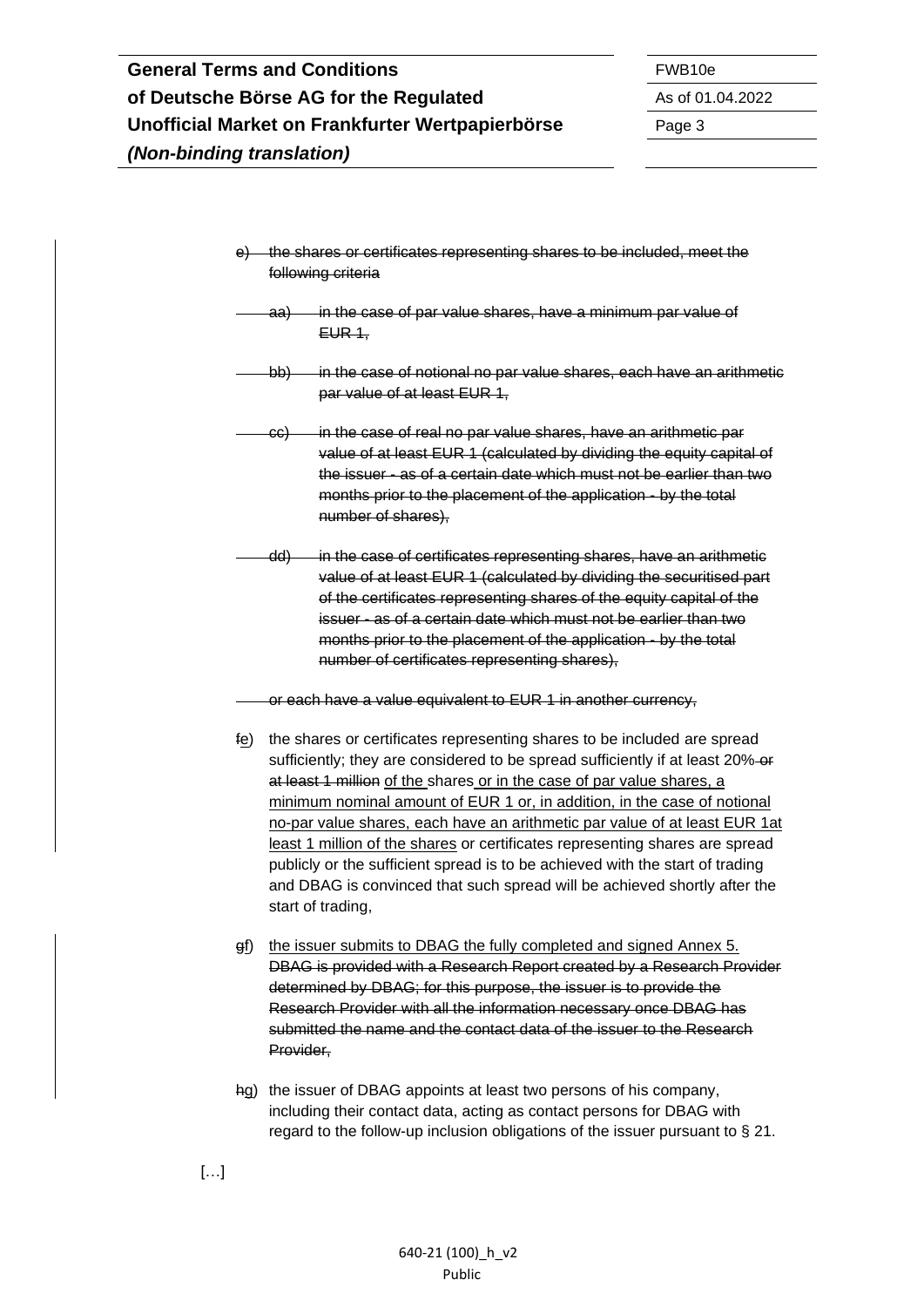- (4) DBAG may allow exceptions to the inclusion prerequisites mentioned in Paragraph 1 letter a), c), d), e) and  $g$ )—h) to Paragraph 3 letter a), e) – j) provided that the derogation is minimal or not suited to have a significant effect on the evaluation of the issuer's financial situation and prospects.
- […]

# **§ 21 Follow-Up Inclusion Obligations for Shares and Certificates Representing Shares**

- (1) The Applying Issuer whose shares or certificates representing shares are included in Scale with simultaneous inclusion in the Basic Board, must fulfil the following obligations:
	- c) Publishing of financial analyses (Initial Research and Research Updates)Provision of information to the Research Provider

The issuer has to publish an Initial Research six weeks after the inclusion in Scale at the latest. The Initial Research is a comprehensive analysis of the included share or company and must contain at least an Executive Summary, an analysis of the key earnings, balance sheet and liquidity figures, a market and competition analysis, a forecast model and a valuation.

The issuer must publish Research Updates no later than two weeks after expiry of the submission deadline for the annual financial statements (Paragraph 1 letter a) as well as the half-yearly financial statements (Paragraph 1 letter b). Research Updates deal with the analysis of the relevant financial statements and must contain at least an analysis of the key earnings, balance sheet and liquidity figures, an updated forecast model and an updated valuation. The obligation to publish a Research Update does not apply if the Initial Research already contains the valuation of the financial statements which at first is to be submitted and published after inclusion.

The issuer must publish the financial analyses on its website. The issuer must keep them published on its website for at least 24 months at a time.

The issuer must provide the Research Provider commissioned by DBAG with all the information requested by the Research Provider and necessary for the preparation of Research Report Updates within the term determined by the Research Provider.

- $\lceil$ ...]
- g) […]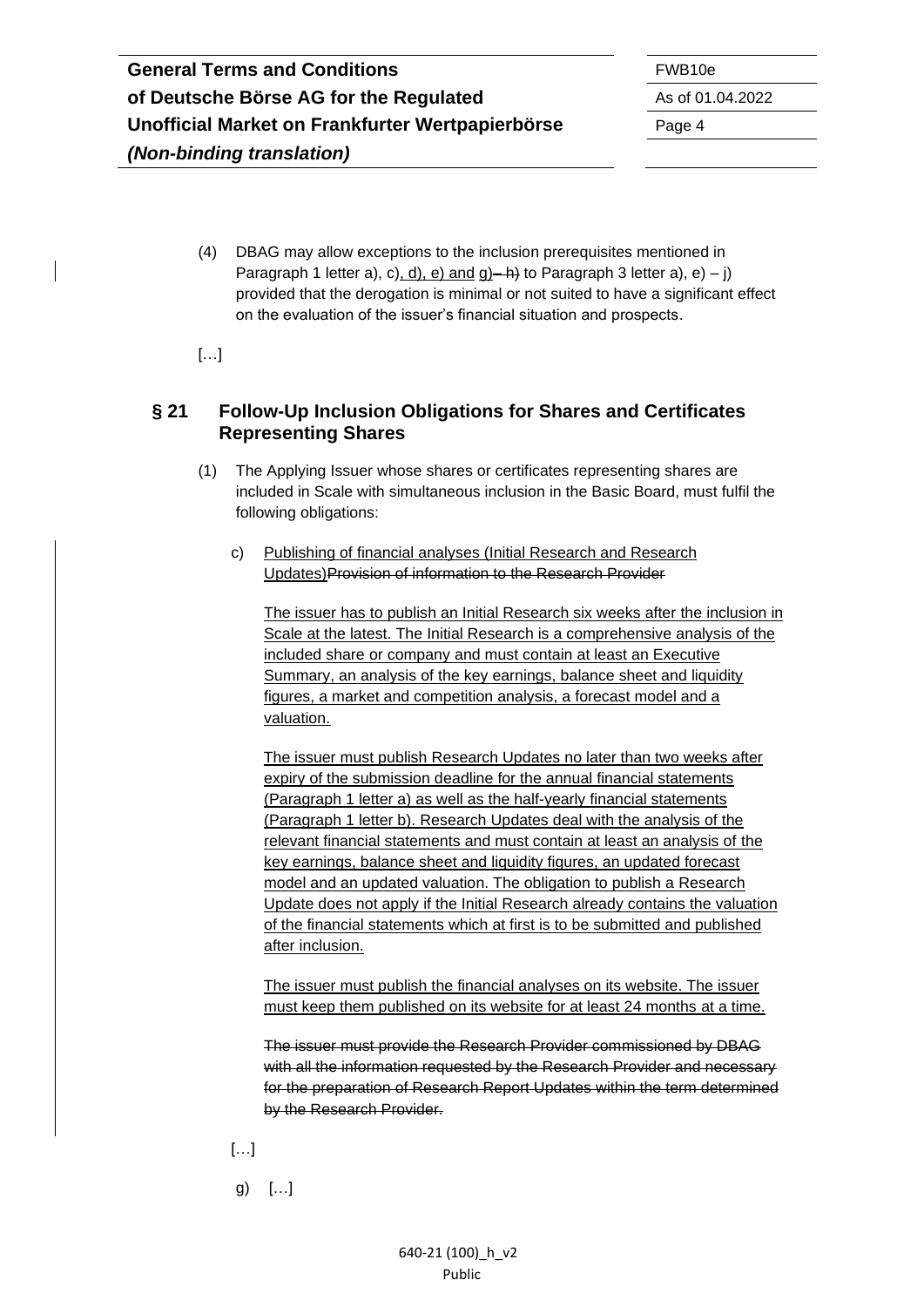| <b>General Terms and Conditions</b>              | FWB <sub>10e</sub> |
|--------------------------------------------------|--------------------|
| of Deutsche Börse AG for the Regulated           | As of 01.          |
| Unofficial Market on Frankfurter Wertpapierbörse | Page 5             |
| (Non-binding translation)                        |                    |

**of Deutsche Börse AG for the Regulated** As of 01.04.2022

- ee) every change with regard to the contact persons determined by the issuer for the follow-up inclusion obligations pursuant to § 17 Paragraph 1 letter h) or with regard to the contact data; in this case, the issuer must immediately submit an email to DBAG, ruleenforcement@deutsche-boerse.com, containing information on the new contact person and/or the new contact data.
- ff) any change to the information provided in Annex 5; the updated version of Annex 5 must be sent immediately to DBAG, ruleenforcement@deutsche-boerse.com.

[…]

### **§ 23 Contractual Penalty for Violations of the Follow-up Inclusion Obligations in Scale**

(1) If the Applying Issuer or the guarantor (hereinafter the "Obligated Party"), in violation of the respective provisions, does not fulfil its obligations with regard to

[...]

- f) the notification of changes pursuant to  $\S$  21 Paragraph 1 letter g)
- g) the financial analyses pursuant to § 21 Paragraph 1 letter c)

[…]

(2) In the case of intentional misconduct against the obligations listed in Paragraph 1, the contractual penalty may amount to:

| in the case of                                                            | up to EUR                  |
|---------------------------------------------------------------------------|----------------------------|
| the annual financial statements and the management report                 | <del>100,0004</del> 00,000 |
| the half-yearly financial statements and the interim<br>management report | 50,000200,000              |
| the company or bond rating                                                | 25,000                     |
| the financial analyses                                                    | 25,000                     |
| ا…ا                                                                       |                            |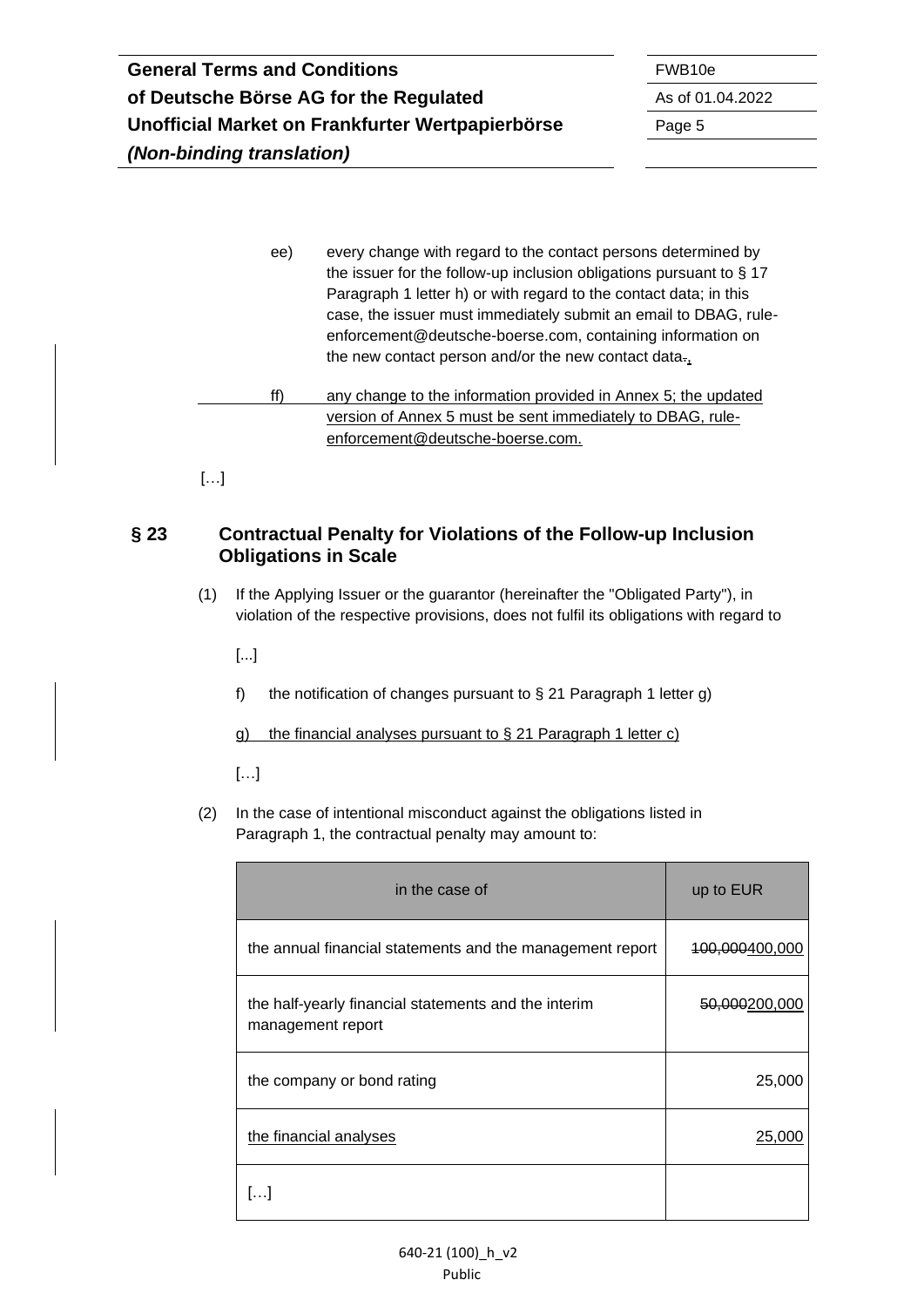$[\ldots]$ 

## **§ 24 Publication of the Imposition of a Contractual Penalty; Publication of Missing Information for the Research Report**

- (1) DBAG is entitled to publish the imposition of a contractual penalty pursuant to § 23 and to specify the issuer's company and the specific violation of obligation pursuant to § 3536 Paragraph 23 in such publication.
- (2) In the case of the issuer in violation of § 21 Paragraph 1 letter c) failing to provide at all or on time any information relevant for the creation of the Research Report/Research Report Update to the Research Provider, DBAG shall be entitled to publish such fact pursuant to § 35 Paragraph 2.

[…]

# **§ 26 Information from DBAG to the Issuer on Termination of the Supporting Capital Market Partner Contract**

- […]
- (2) The termination of recognition as Capital Market Partner shall be published pursuant to § 36 Paragraph 23.

# **§ 27 Termination of Inclusion in Scale**

- $\left[\ldots\right]$
- $(2)$  [...]
	- c) the issuer has not fulfilled in whole or in part even after a reasonable grace period - an obligation regarding the annual financial statements and the management report pursuant to § 21 Paragraph 1 letter a), the halfyearly financial statements and an interim management report pursuant to § 21 Paragraph 1 letter b), the provision of information to the Research Providerthe financial analyses pursuant to § 21 Paragraph 1 letter c) or the credit or bond rating pursuant to § 22 Paragraph 1 letter a); such good cause shall exist irrespective of whether or not the issuer is responsible for such violation,

[…]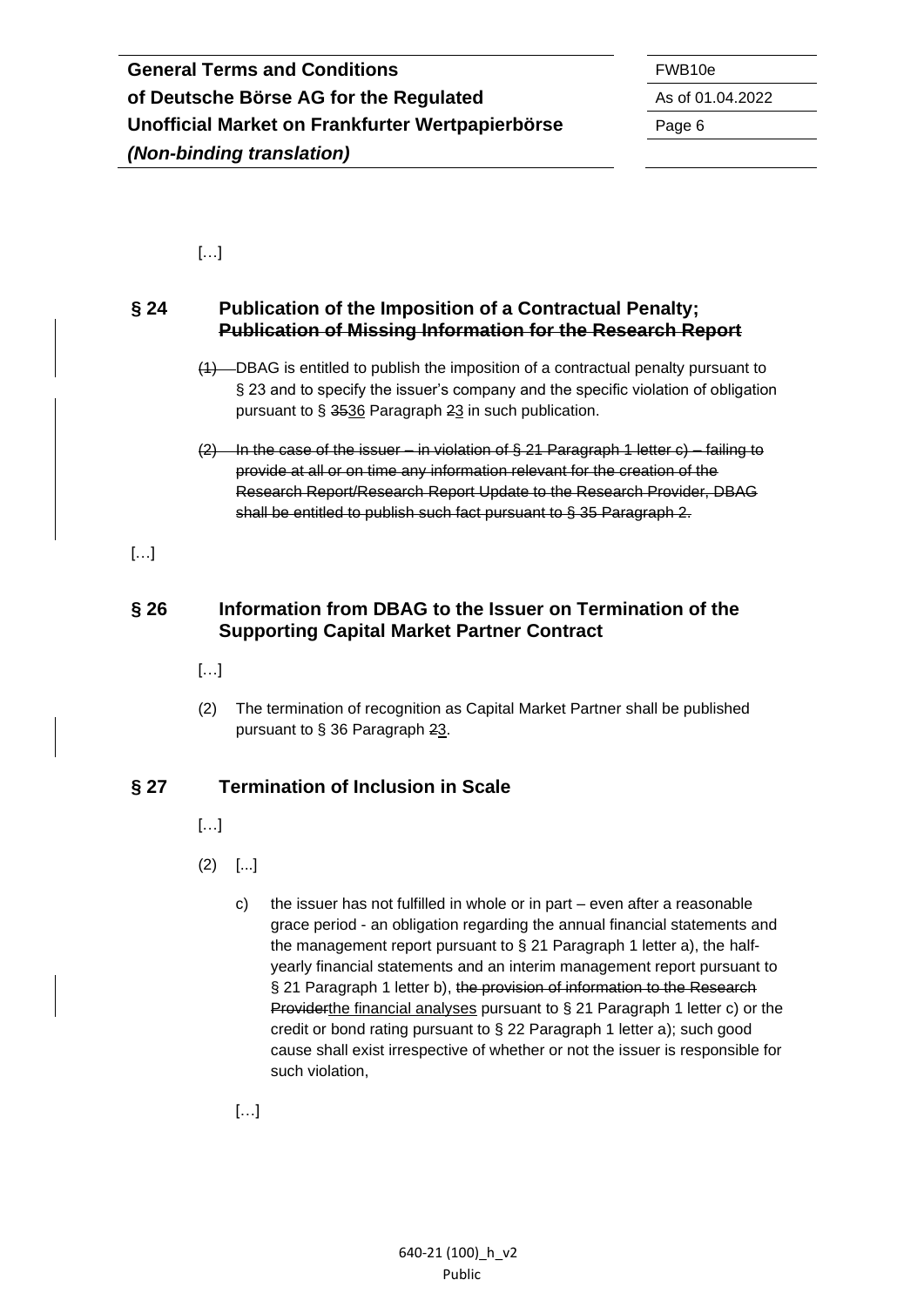## **§ 29 Contractual Penalty for Violations of the Follow-up Inclusion Obligations in the Basic Board**

- […]
- (2) In the case of intentional misconduct, the contractual penalty may amount to:

| in the case of                                                            | up to EUR      |
|---------------------------------------------------------------------------|----------------|
| the annual financial statements and the management report                 | 400.000400,000 |
| the half-yearly financial statements and the interim<br>management report | 50,000200,000  |
|                                                                           |                |

[...]

[…]

# **§ 31 Inclusion upon Change of the Applying Issuer's Legal Form**

[…]

(3) The change of share class will be published by DBAG pursuant to § 36 Paragraph 23.

[…]

# **VIII. Section: Transitional Provisions**

# **§ 41 Transitional Provisions**

(1) Securities which were included in the Quotation Board, up until and including 28 February 2017 on the basis of the version of the Terms and Conditions valid prior to 1 March 2017, shall remain included in the Quotation Board as of 1 March 2017 on the basis of the version of the Terms an Conditions valid as of 1 March 2017.Issuers whose shares or certificates representing shares (*Aktien vertretende Zertifikate,* AvZ) are already included in Scale before 01 April 2022 must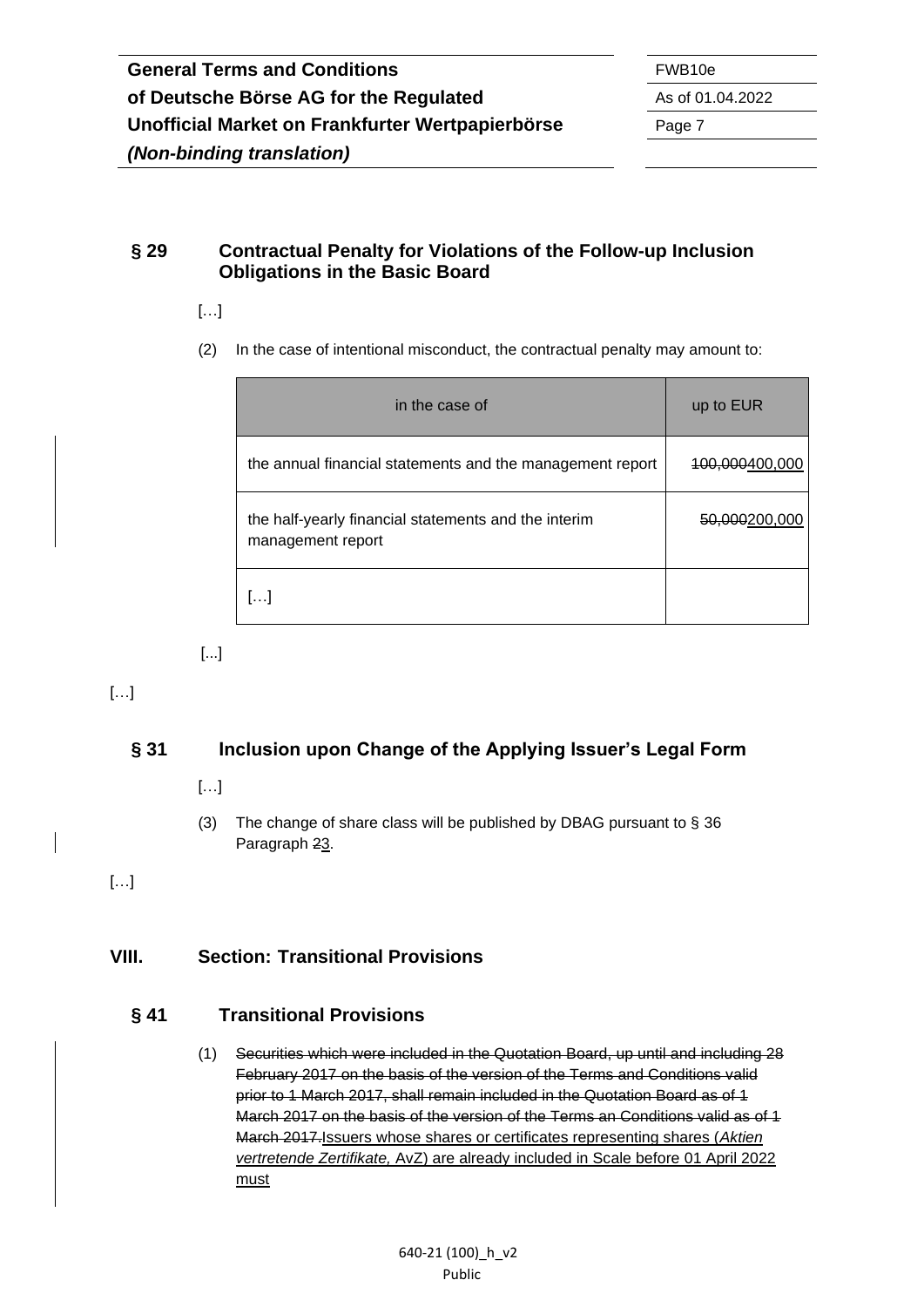| <b>General Terms and Conditions</b>              | FWB <sub>10e</sub> |
|--------------------------------------------------|--------------------|
| of Deutsche Börse AG for the Regulated           | As of 01.          |
| Unofficial Market on Frankfurter Wertpapierbörse | Page 8             |
| (Non-binding translation)                        |                    |

**of Deutsche Börse AG for the Regulated** As of 01.04.2022

- submit a confirmation in accordance with Annex 5 to ruleenforcement@deutsche-boerse.com before the end of 30 June 2022 and,
- publish their financial analysis (Initial Research or Research Update) once at the latest before the end of 14 July 2022 in accordance with § 21 Paragraph 1 letter c) Page 6 and 7, if their financial year also ended before 31 December 2021.
- (2) § 9a of these Terms and Conditions becomes effective on 1 April 2022. The provision shall not apply to applications for inclusion of securities in the Quotation Board which have been submitted for the first time by the end of 31 March 2022, provided that no further application for inclusion is submitted for the same security by the end of the first countdown within the meaning of § 9a Paragraph 3 and 4 of these Terms and Conditions.
- (2) Securities which were included in the Entry Standard up until and including 28 February 2017 on the basis of the version of the Terms and Conditions valid prior to 1 March 2017, shall be considered to be included in the Basic Board as of 1 March 2017 on the basis of the version of the Terms and Conditions valid as of 1 March 2017 without necessity for renewing the inclusion. If the issuer is the beneficiary of an unconditional and irrevocable guarantee, DBAG determines, depending of the respective guarantee, whether the follow-up inclusion obligations pursuant to § 28 with regard to the issuer or with regard to the guarantor are to be fulfilled. If the co-applying guarantor is obliged to fulfil the follow-up inclusion obligations, these must be fulfilled as if it were the Applying Issuer. Issuers whose bonds are included in the Basic Board pursuant to Clause 1, and, at the same time, participate in the Prime Standard, must not fulfil the follow-up inclusion obligations pursuant to § 28. Bonds that also participate in the Prime Standard, cannot be included in Scale.
- (3) Issuers whose securities have been included in the Entry Standard up until and including 28 February 2017, may apply for inclusion of such securities in Scale up until and including 24 March 2017 under facilitated inclusion prerequisites. In this case, §§ 7, 8, 9 and §§ 17 Paragraph 4 and 5 Clause 1, 19 Paragraph 3 to 5 shall apply with the exception of the provisions regarding the Applying Capital Market Partner. Furthermore, the inclusion in Scale pursuant to Clause 1 requires that
	- a) in case of shares and certificates representing shares
		- aa) the prerequisites pursuant to § 17 Paragraph 1 letter a), e), h) and Paragraph 3 letter a), c), d), f) to j) have been met,
		- bb) the average market value of the included shares and certificates representing shares was not less than EUR 10 million in the calendar year 2016; the average market value being calculated by taking into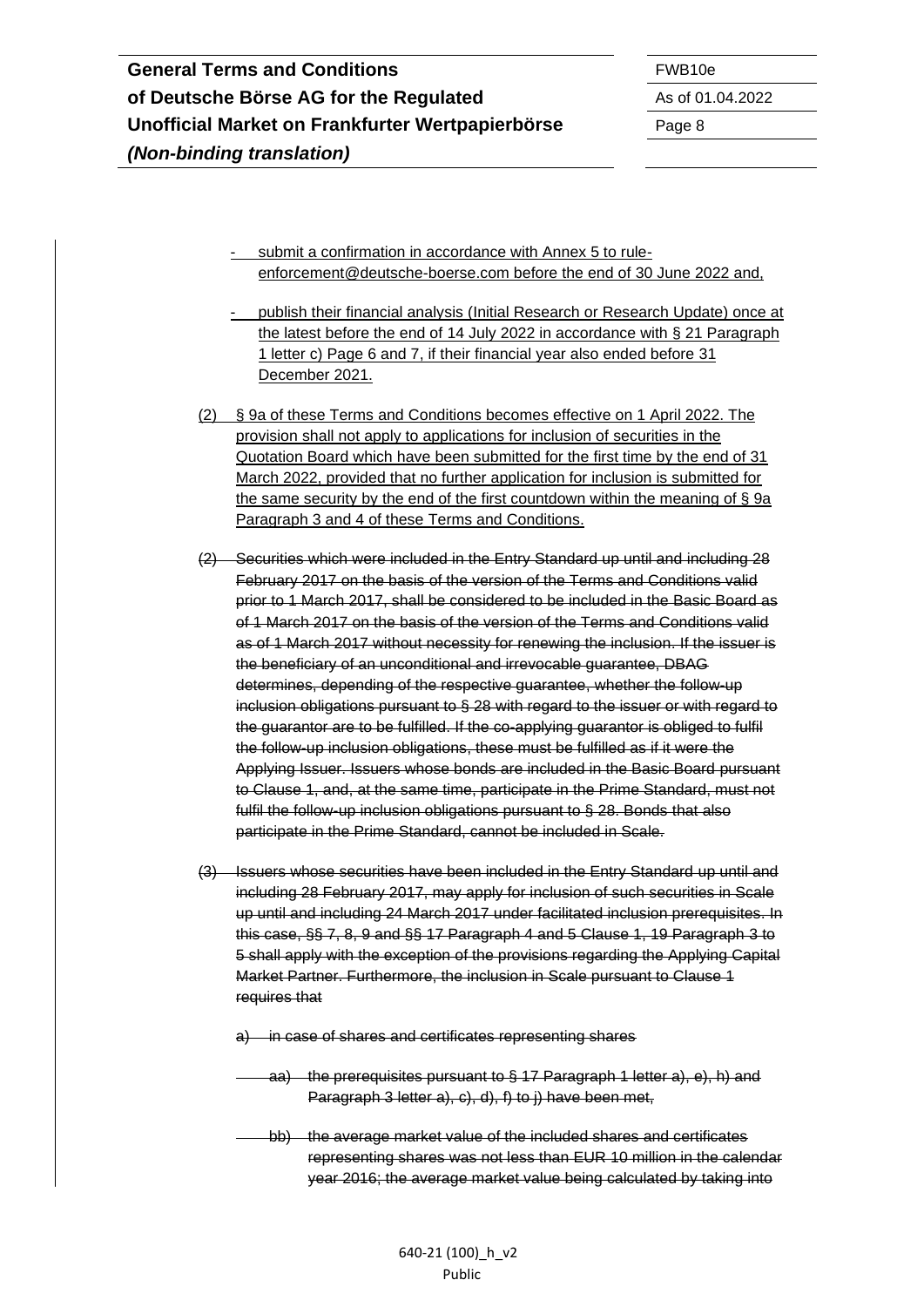| <b>General Terms and Conditions</b>              | FWB <sub>10e</sub> |
|--------------------------------------------------|--------------------|
| of Deutsche Börse AG for the Regulated           | As of 01.          |
| Unofficial Market on Frankfurter Wertpapierbörse | Page 9             |
| (Non-binding translation)                        |                    |

**of Deutsche Börse AG for the Regulated** As of 01.04.2022

account the averages of each month in relation to the relevant calendar year,

- cc) the issuer agrees that DBAG provides the Research Provider with the name and the contact data of the issuer for the purpose of information exchange for preparation of a Research Report and
- dd) the issuer provides proof that it meets the criteria/key figures according to Annex 3 Section IV Number 1
- b) in case of bonds
- aa) the prerequisites pursuant to § 19 Paragraph 1 a) with regard to § 17 Paragraph 1 letter a), h) and Paragraph 3 letter a), c), d), f) to j) and pursuant to § 19 Paragraph 1 letter b) to d) and Paragraph 2 have been met and
- bb) the issuer provides proof that it meets the criteria/key figures according to Annex 3 Section IV Number 2.
- An inclusion fee pursuant to the fee list I. Number 2 shall not be paid.

#### **Fee List**

[…]

# **II. Listing Fee**

[…]

- 2.) The fee for the listing in Scale with simultaneous inclusion in the Basic Board shall per calendar quarter be
	- a) for shares and certificates representing shares **EUR** 5,0003,250

[...]

[…]